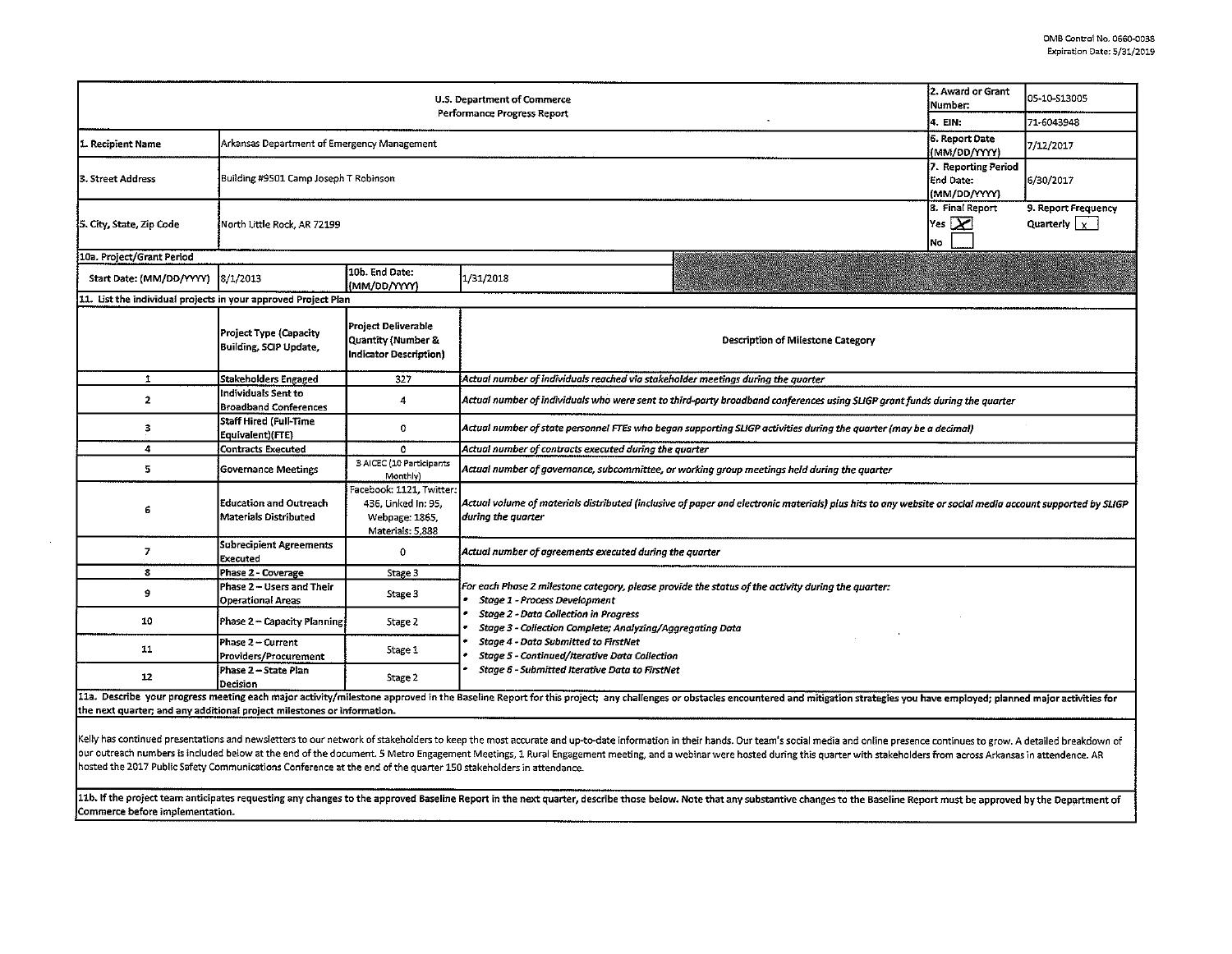$\sim$ 

 $\sim 10^{-1}$ 

 $\mathcal{L}^{\text{max}}_{\text{max}}$  ,  $\mathcal{L}^{\text{max}}_{\text{max}}$  $\vert$ 1-18-17: Budget amendment has been submitted with signatures.

 $\sim 100$ 

 $\sim 1000$  km s  $^{-1}$ 

 $\sim 10^{-1}$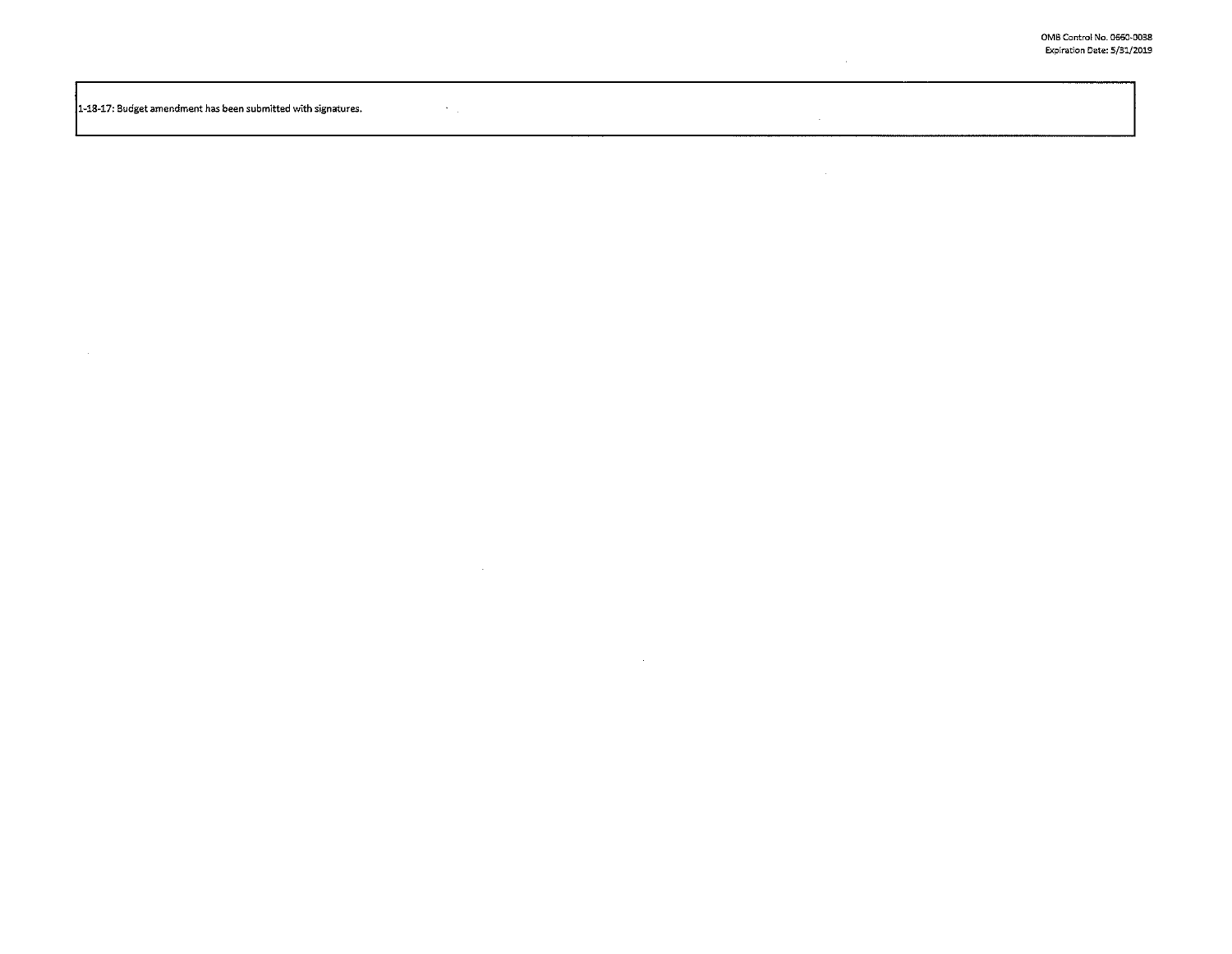llc. Provide any other infonnation that would be useful to NTIA as it assesses this project's progress.

1.18.2017- Nothing to report

 $\bar{z}$ 

11d. Describe any success stories or best practices you have identified. Please be as specific as possible.<br>We have had much success sending Public Safety Representatives from across the state to Communications meetings an

12a. If the project is not fully staffed, describe how anv lack of staffing may impact the project's time line and when the project will be fullv staffed.

Some positions are not currently staffed. While those positions will be filled soon, there will be no impacts to the projecttimeline.

| 12b. Staffing Table - Please include all staff that have contributed time to the project. Please do not remove individuals from this table. |                                        |  |                                                                                                                                            |                      |                                      |                   |                 |                                  |                                          |
|---------------------------------------------------------------------------------------------------------------------------------------------|----------------------------------------|--|--------------------------------------------------------------------------------------------------------------------------------------------|----------------------|--------------------------------------|-------------------|-----------------|----------------------------------|------------------------------------------|
| Job Title                                                                                                                                   | FTE%                                   |  | Project (s) Assigned                                                                                                                       |                      |                                      |                   |                 | Change                           |                                          |
| SLIGP Program Manager                                                                                                                       | 80%                                    |  | Will provide coordination for grant reporting and financial payouts from the SAA and work with SWIC to monitor progress of overall project |                      |                                      |                   |                 |                                  |                                          |
| IT Administrator                                                                                                                            | 10%                                    |  | Serves on the state broadband working group and provides technical assistance                                                              |                      |                                      |                   |                 |                                  |                                          |
| Accounting Branch Manager                                                                                                                   | 2%                                     |  | Will conduct task and provide tracking for disbursement of the entire grant funds                                                          |                      |                                      |                   |                 |                                  |                                          |
| Financial Analyst                                                                                                                           | 3%                                     |  | Will provide oversight for the disbursements and tracking of funds                                                                         |                      |                                      |                   |                 |                                  |                                          |
| <b>SWIC</b>                                                                                                                                 | 50%                                    |  | Will oversee all interoperability coordination and is responsible for ensuring SCIP initiatives are tracked and completed                  |                      |                                      |                   |                 |                                  |                                          |
| <b>AWIN Program Manager</b>                                                                                                                 | 50%                                    |  | Has oversight of all public safety communications projects that the state undertakes and will provide oversight for this project           |                      |                                      |                   |                 |                                  |                                          |
| 13. Subcontracts (Vendors and/or Subrecipients)                                                                                             |                                        |  |                                                                                                                                            |                      |                                      |                   |                 |                                  |                                          |
| 13a. Subcontracts Table – Include all subcontractors. The totals from this table must equal the "Subcontracts Total" in Question 14f.       |                                        |  |                                                                                                                                            |                      |                                      |                   |                 |                                  |                                          |
| Name                                                                                                                                        | <b>Subcontract Purpose</b>             |  | Type<br>(Vendor/Subrec.)                                                                                                                   | RFP/RFQ issued (Y/N) | Contract<br><b>Executed</b><br>(Y/N) | <b>Start Date</b> | <b>End Date</b> | Total Federal Funds<br>Allocated | <b>Total Matching Funds</b><br>Allocated |
| Buford, Goff, & Associates                                                                                                                  | Development of Project Management Plan |  | <b>Vendor</b>                                                                                                                              |                      |                                      | 10/1/2013         | 6/30/2017       | \$810,432.00                     | \$0.00                                   |
| 13b. Describe any challenges encountered with vendors and/or subrecipients.                                                                 |                                        |  |                                                                                                                                            |                      |                                      |                   |                 |                                  |                                          |
| 14.18.2017 - No Issues                                                                                                                      |                                        |  |                                                                                                                                            |                      |                                      |                   |                 |                                  |                                          |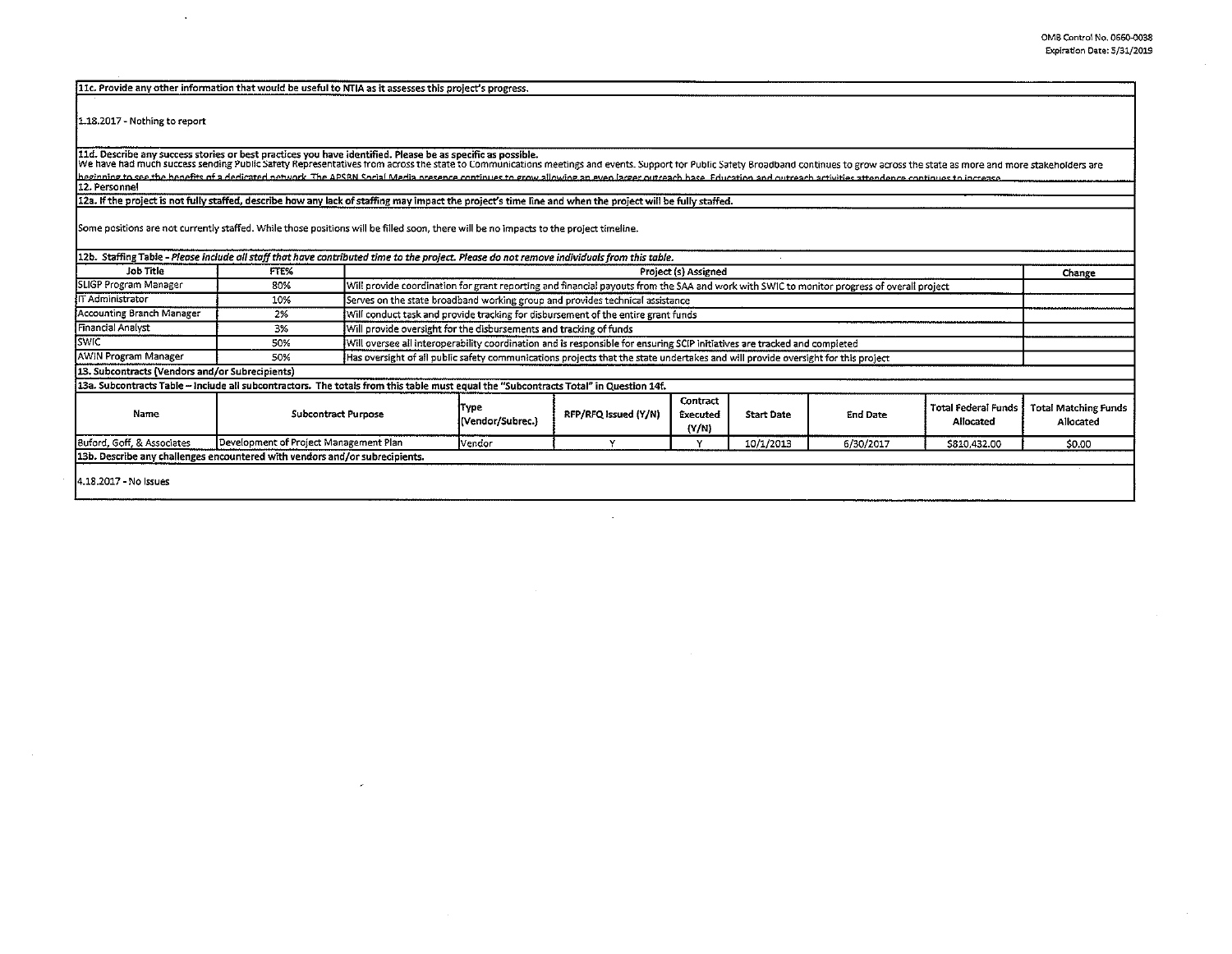| 14. Budget Worksheet                                                                                                                                                                            |                           |                                                                  |                |                                      |                                                |                                     |
|-------------------------------------------------------------------------------------------------------------------------------------------------------------------------------------------------|---------------------------|------------------------------------------------------------------|----------------|--------------------------------------|------------------------------------------------|-------------------------------------|
| Columns 2, 3 and 4 must match your current project budget for the entire award, which is the SF-424A on file.<br>Only list matching funds that the Department of Commerce has already approved. |                           |                                                                  |                |                                      |                                                |                                     |
| Project Budget Element (1)                                                                                                                                                                      | Federal Funds Awarded (2) | <b>Approved Matching</b><br><b>Total Budget (4)</b><br>Funds (3) |                | <b>Federal Funds Expended</b><br>(5) | <b>Approved Matching</b><br>Funds Expended (6) | <b>Total funds Expended</b><br>(7). |
| a. Personnel Salaries                                                                                                                                                                           | \$159,681.00              | \$395.089.00                                                     | \$554,770.00   | \$105,910.91                         | \$229,449.14                                   | \$335,360.05                        |
| b. Personnel Fringe Benefits                                                                                                                                                                    | \$56,584.00               | \$114,594.00                                                     | \$171,178.00   | \$35,339.53                          | \$56,098,11                                    | \$91,437.64                         |
| c. Travel                                                                                                                                                                                       | \$161,605.00              | \$0.00                                                           | \$161,605.00   | \$122,674.79                         |                                                | \$122,674.79                        |
| d. Equipment                                                                                                                                                                                    | \$0.00                    | \$0.00                                                           | \$0.00         | \$0.00                               |                                                | \$0.00                              |
| e. Materials/Supplies                                                                                                                                                                           | \$49,119.00               | \$0.00                                                           | \$49,119.00    | \$32,622.69                          |                                                | \$32,622.69                         |
| f. Subcontracts Total                                                                                                                                                                           | \$1,000,115.00            | \$0.00                                                           | \$1,000,115.00 | \$780,180.54                         |                                                | \$780,180.54                        |
| g. Other                                                                                                                                                                                        | \$168,607.00              | \$34,020.00                                                      | \$202,527.00   | \$111,186.12                         |                                                | \$111,186.12                        |
| h. Indirect                                                                                                                                                                                     |                           |                                                                  | \$0.00         | \$0.00                               |                                                | \$0.00                              |
| i. Total Costs                                                                                                                                                                                  | \$1,595,711.00            | \$543,703.00                                                     | \$2,139,414.00 | \$1,187,914.58                       | \$285,547.25                                   | 51,473,461.83                       |
| j. % of Total                                                                                                                                                                                   | 75%                       | 25%                                                              | 100%           | 81%                                  | $19\%$                                         | 100%                                |
| 15. Certification: I certify to the best of my knowledge and belief that this report is correct and complete for performance of activities for the purpose(s) set forth in the award documents. |                           |                                                                  |                |                                      |                                                | [사람] 사용 사용사항 가정 (사용) 사용사항 분위기 시     |
| 16a. Typed or printed name and title of Authorized Certifying Official:                                                                                                                         |                           |                                                                  |                | 16c. Telephone (area                 |                                                |                                     |
|                                                                                                                                                                                                 | code, number, and         | 501-683-6700                                                     |                |                                      |                                                |                                     |
| Tina Owens, AR Dept of Emergency Management Deputy Director                                                                                                                                     |                           |                                                                  |                | extension)                           |                                                |                                     |
| 16b. Signature of Authorized Certifying Official:                                                                                                                                               |                           |                                                                  |                | 16d. Email Address:                  | PSBB@adem.arkansas.gov                         |                                     |
| A flær<br>MI 2 x 1                                                                                                                                                                              |                           |                                                                  |                | Date: ~                              |                                                |                                     |
| $\sqrt{a}$                                                                                                                                                                                      |                           |                                                                  |                |                                      |                                                |                                     |

| Social Media Outreach Numbers |                        |                      |               |            |
|-------------------------------|------------------------|----------------------|---------------|------------|
| Webpage:                      |                        |                      |               |            |
| www.APSBN.Arkansas.gov        | Visits (Month)         | Total visits         |               |            |
| April                         | 63                     | 1703                 |               |            |
| May                           | 65                     | 1778                 |               |            |
| June                          | 65                     | 1865                 |               |            |
| Facebook: Arkansas Public     |                        |                      |               |            |
| Safety Broadband              | Page likes (Month)     | <b>Total likes</b>   |               |            |
| April                         | 17                     | 1138                 |               |            |
| May                           | 3                      | 1141                 |               |            |
| June                          | 0                      | 1141                 |               |            |
| Twitter: @APSBN_FIRSTNET      | New followers (Month)  | Profile visits       | <b>Tweets</b> |            |
| April                         | 11                     | 134                  | 34            |            |
| May                           | 10                     | 82                   | 9             |            |
| June                          | 18                     | 309                  | 44            | Total: 436 |
| Linkedin                      | <b>New Connections</b> | <b>Total Members</b> |               |            |
| April                         | 0                      |                      |               |            |
| May                           | 0                      |                      |               |            |
| June                          | ٥                      | 95                   |               |            |

Meetings and Conferences

April 18-20-AREMS Expo- Infonnation booth

April 20 - FirstNet Metro Engagement Meeting for Texarkana -joint TX & AR meeting - 23 attendees

April 21 - FirstNet Metro Engagement Meeting for Central AR- 55 attendees

May 4 - APSBNIFirstNet Update webinar for RLC, Urban Area Focus Group, & COMU - 20 members in attendance

May 8 - FirstNet Metro Engagement Meeting for Jonesboro - 31 attendees